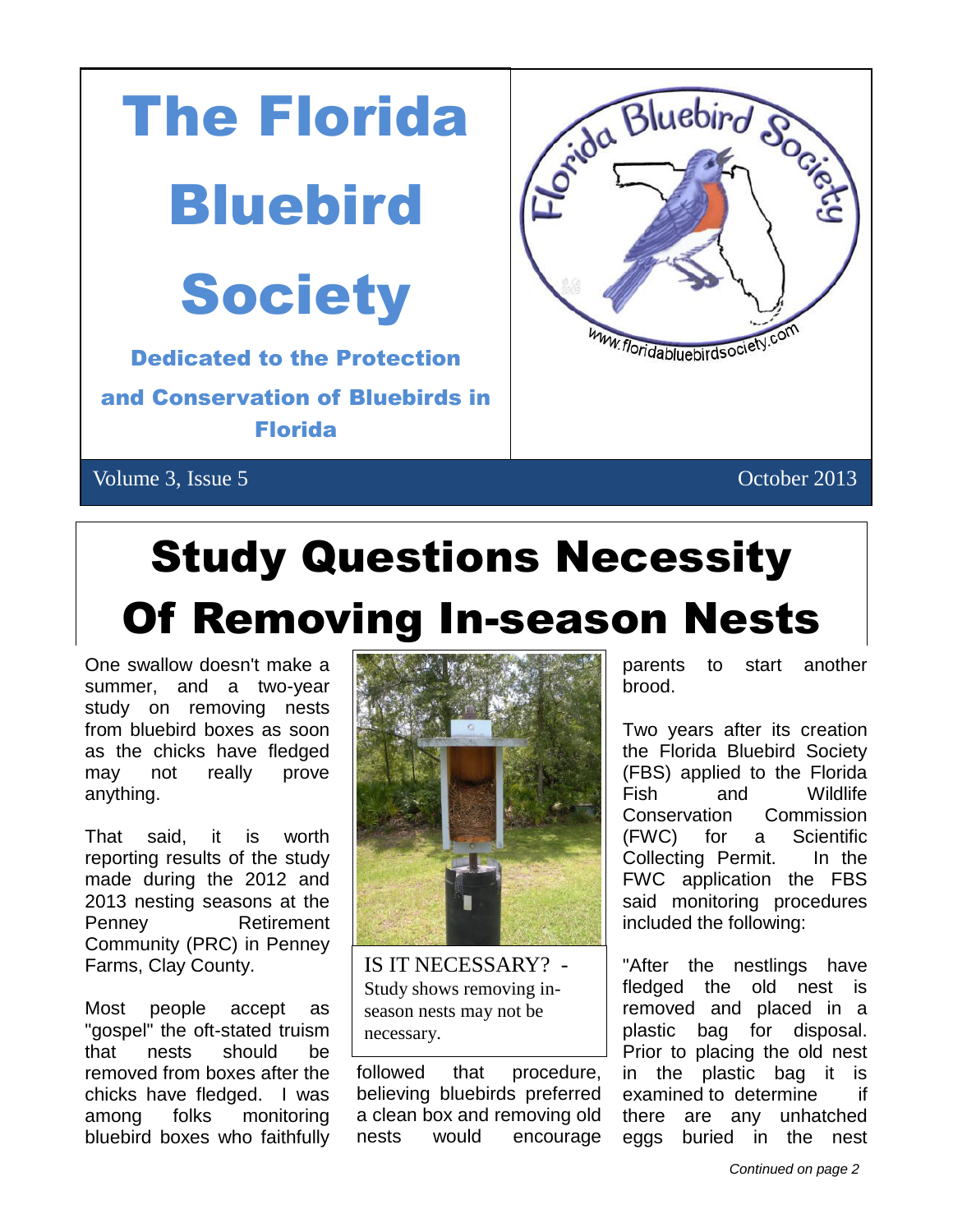#### Study Questions Necessity Of Removing In-season Nests 4

*Continued from page 1*



KEEPING POSTED - Male bluebird sits atop nest box post.

material or if any insects (such as blow flies, ants or mites) may have gotten into the next box. If so, the box is cleaned with a solution of bleach (10 percent) and water (90 percent)."

But the FWC Scientific Collecting Permit issued to the FBS in 2011 stated:

**Permittee(s) are to inspect next boxes without disturbing (touching) nests, eggs, or young during the breeding season. Permittee(s) are to clean out the nest boxes after the nest season has passed in order to allow renesting in subsequent years."**

This resulted in some strong -- but futile -- protests to have the section amended or deleted. Although research and email correspondence with the U.S. Fish & Wildlife Service's Migratory Bird Permit Office revealed the Federal Migratory Bird Treaty Act doesn't prohibit "removing complete, empty inactive nests from which all nestlings have fledged" during the nesting season, the FWC was unwavering in its stance.

There seemed to be two main issues:

First, in a natural setting, such as a tree cavity, nests are obviously not removed. Although nest boxes are artificial nesting cavities, the FWC wanted to maintain the natural state as much as possible.

Secondly, there seemed to be no available research to prove removing empty nests was necessary. In addition, no one really could give a satisfactory answer on how the practice of removing nests started.

### Procedural Change Initiates FBS Study

This led to the initiation of the study at PRC, where I currently monitor 39 bluebird nest boxes. I must admit, I started the study hoping to prove the advantage of removing nests immediately after the chicks have fledged.

The study was simple: nest boxes from which empty nests were or were not to be removed were selected at random. Inactive nest boxes were excluded from the study. Results of the first two years of the study were unexpected.

### Unexpected Results Of Nest Box Study

Bluebirds nested in 31 of 39 boxes during the 2012 season; nests were not removed from 13 boxes. In 2013 there were 33 active boxes; nests were not removed from 14 boxes. The per-box average of eggs laid, eggs hatched, chick fledged, and of re-nestings was higher in the boxes where nests had **not** been removed.

The attached chart compares the totals and averages for the two seasons.

It has been interesting to note the activity in boxes from which nests were not removed. In most cases new nests were built on top of old nests. In three nestings the top of the last nest came precariously close to the opening. I have no evidence this had any impact on the success of the nesting. In a few cases eggs were laid in the old nest, particularly when all eggs from the previous clutch hatched.

*Continued on page 3*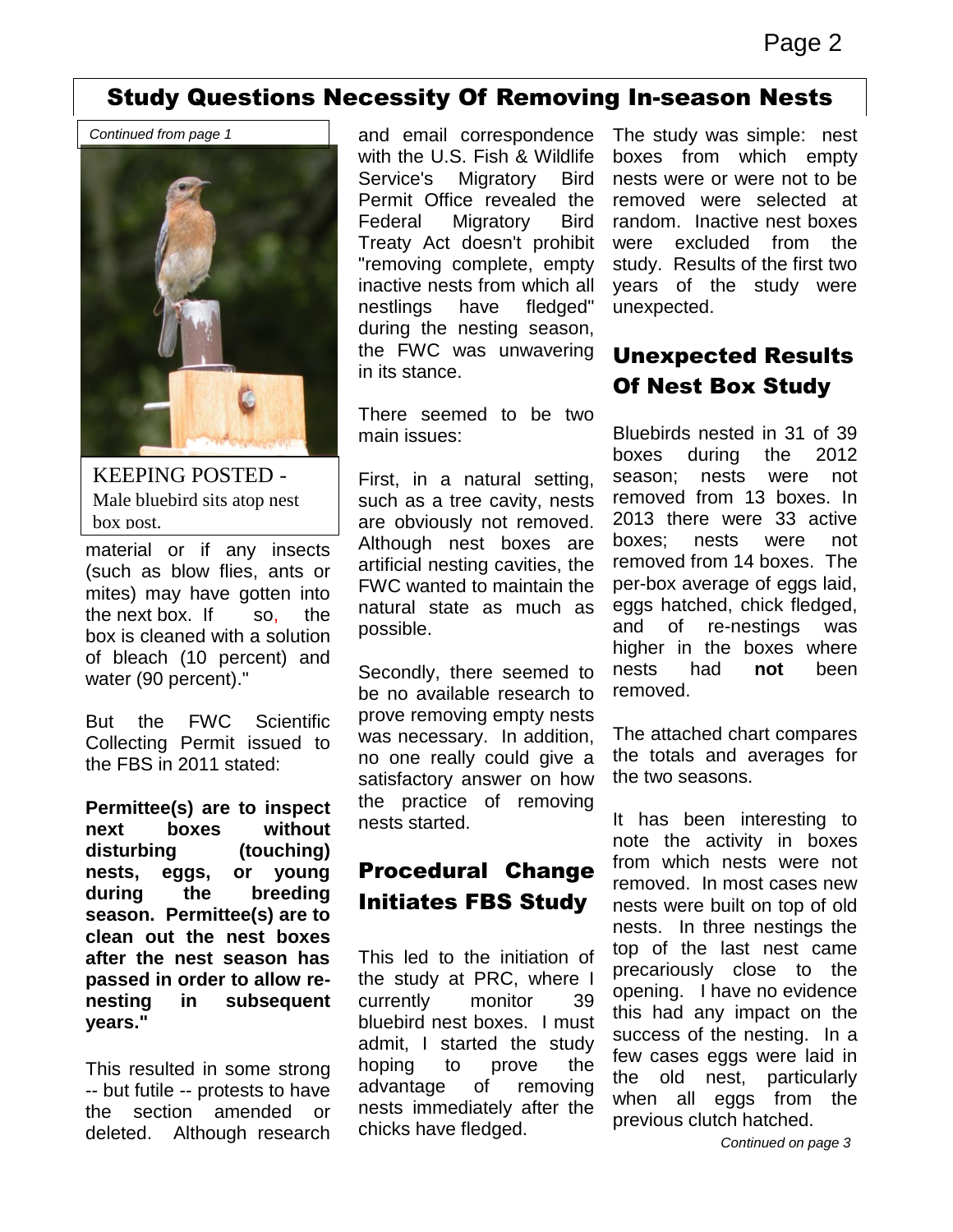## Unexpected Results of Nest Box Study 4

#### *Continued from page 2*

Not removing nests immediately after the chicks fledged did make it more difficult to keep accurate inseason records. When removing nests during the season I tear them apart to inspect for unhatched buried eggs and for any evidence of unwanted "critters." When a nest was not removed, I sometimes had to revise my records. In at least one case a new nest with

eggs was built on top of a previous nest containing eggs, creating a confusing situation which wasn't solved until the nest box was emptied after the season had ended.

Because these are the first two seasons of what is planned to be a five-year study l hesitate to draw any firm conclusions on whether nests should be removed immediately after the birds have fledged. In other parts

of the country there may be valid reasons for removing empty nests. So far, however, I have not seen any increase in any type of infestation in those boxes from which nests have not been removed.

I welcome other monitors who keep accurate records to participate in this study. If interested, contact me at floridabluebirdsociety@yahoo. com prior to the 2014 nesting season.

## Chart comparing averages per box for different years

| Number of<br><b>Active Boxes</b> | Eggs<br>Laid | Eggs<br>Hatched | Unhatched<br>Eggs | <b>Birds</b><br>Fledged | Renestings     |
|----------------------------------|--------------|-----------------|-------------------|-------------------------|----------------|
| 2012                             |              |                 |                   |                         |                |
| 13 ( <b>not</b> removed)         | 166          | 117             | 49                | 116                     | 36             |
| Average per box                  | 13           | 9               | 3.5               | 8.2                     | 2.5            |
|                                  |              |                 |                   |                         |                |
| 18 (nests removed)               | 176          | 136             | 40                | 136                     | 38             |
| Average per box                  | 9.7          | 7.5             | 2.2               | 7.5                     | 2.1            |
|                                  |              |                 |                   |                         |                |
| 2013                             |              |                 |                   |                         |                |
| 14 ( <b>not</b> removed)         | 155          | 109             | 46                | 109                     | 35             |
| Average per box                  | 11           | 7.8             | 3.3               | 7.8                     | 2.5            |
|                                  |              |                 |                   |                         |                |
| 19 (nests removed)               | 168          | 106             | 62                | 105                     | 39             |
| Average per box                  | 8.8          | 5.5             | 3.2               | 5.5                     | $\overline{2}$ |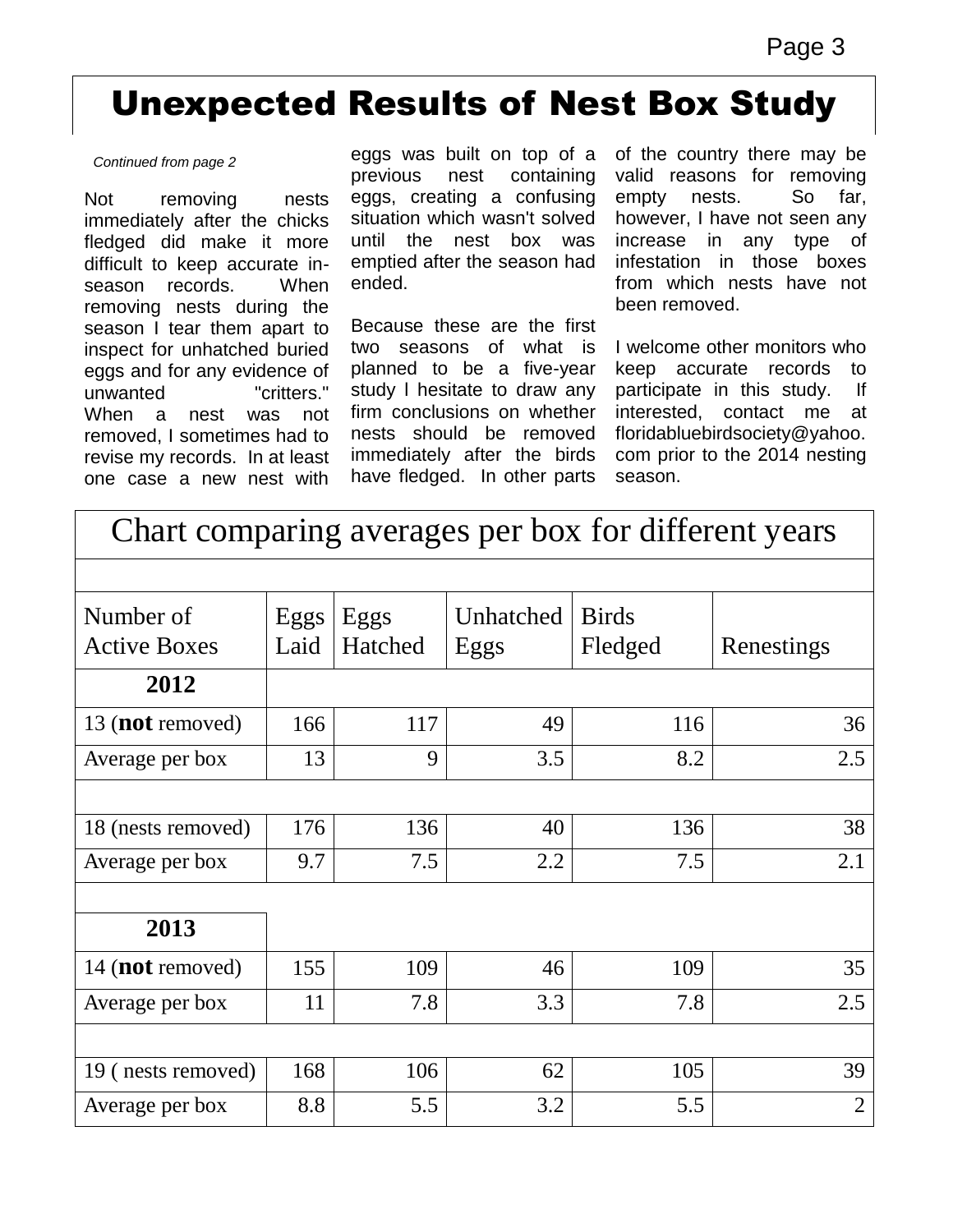## FBS Fall Bluebird Blitz Set for Nov. 8-9



FIRST FLIGHT - Fledgling looks out of nest box moments before launching itself into the world, hopefully to be counted in Fall Blitz to be held November 8-9.

The Florida Bluebird Society's 2013 Statewide Fall Bluebird Blitz will be held Friday, November 8, and Saturday, November 9.

Based on results from the 2013 Spring Blitz, the FBS will continue the new reporting procedures for the 2013 Fall Bluebird Blitz. Under the new reporting system initiated during the 2013 Spring Blitz, FBS members will receive an email with an Excel spread sheet attached prior to the Fall Blitz. Sightings then are to be entered on the spread sheet and emailed back to the FBS. The returns then will be merged

into one document and posted on the FBS Web Site. The new electronic reporting system is intended to replace the manual tabulation of reports.

In addition, bluebird sightings can be submitted to e-bird. These sighting then will be incorporated into the final Blitz report.

Blitz participants will continue to have the option of downloading forms from the FBS web site, and sending the completed form to the FBS either by email or by US mail. These reports then will be entered

manually into an Excel spread sheet.

The new reporting method received resounding approval from Faith Jones, the FBS Treasurer responsible for compiling the reports. Jones, who created the new electronic reporting system, said use of spread sheets made her job much easier. Anyone who has compiled reports from handwritten submissions can appreciate what an improvement electronic submissions can make. Jones also said she believes use of the electronic submissions reduces the chance of human error because the data does not have to be re-entered manually.

Under the new reporting system, the 2013 Spring Blitz recorded a record high 104 participants and a record high 43 counties in which bluebirds were reported seen. Bluebirds were reported in 10 counties for the first time during the 2013 Spring blitz. The 10 counties and the number of bluebirds reported were: Bay (13); Brevard (4); Hardee (3); Indian River (2); Jackson (4); Miami-Dade (2); Okeechobee (1); Putnam  $(2)$ ; Taylor  $(4)$ ; and Washington (2).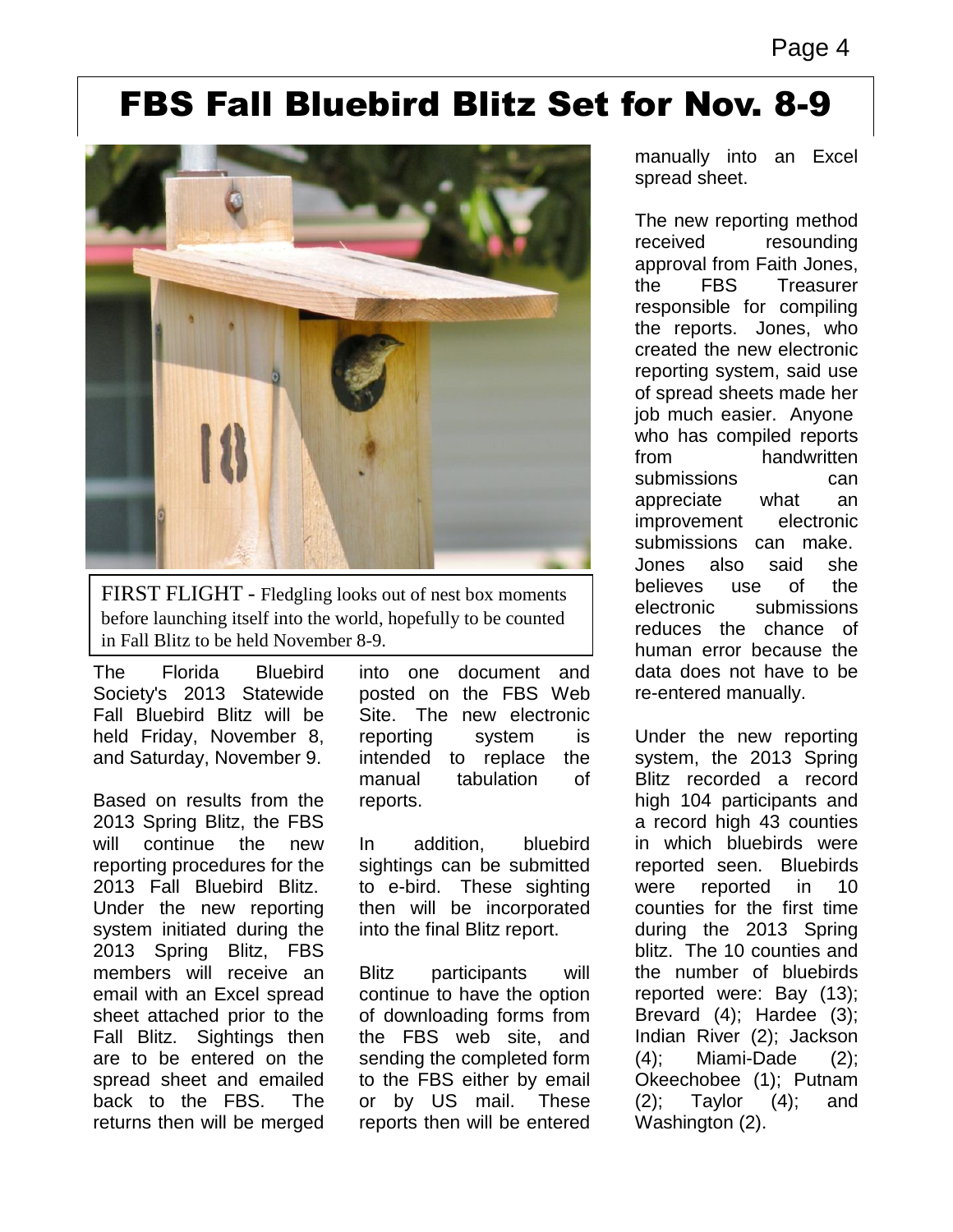### **Bluebird Enthusiasts Will Have Opportunity To Exchange Info, Ideas at Two Area Meetings Being Planned by FBS In February 2014**

The Florida Bluebird Society has tentatively scheduled two area meetings in February 2014.

The meetings will be held in February, prior to the start of the nesting season, to give bluebirders the opportunity to share their information and experiences with other individuals who monitor nest boxes.

Board Members Louis Nipper and Cheri Martin-Spray are working on an area meeting planned for February 1, 2014, and FBS President Bill Pennewill is working on holding an area meeting on February 22.

The decision to plan the two area meetings was based on the very positive feedback received from individuals who attended the area meeting in Clay County on Sept. 3.

Present and past FBS members and their friends who are interested in bluebirds are invited to attend the meetings. The February 1 meeting will include Levy, Citrus, Hernando, Pasco, Hillsborough, Pinellas and Sumter counties. The February 22 meeting will include Alachua, Baker, Bradford, Clay, Duval, Flagler, Nassau, Putnam, St. Johns and Union counties.

Details on the two meetings which are open to all bluebird enthusiasts, whether or not they live in the listed counties -- will be published later.



## FBS Display At Museum's ButterflyFest

Come visit representatives of the Florida Bluebird Society during the Florida Museum of Natural History's 8th annual ButterflyFest.

The FBS will staff a display on Saturday, Oct. 19, from 10:00 a.m. until 5:00 p.m., the first day of the two-day event which will focus on the conservation and preservation of backyard wildlife and habitat.

Theme of the ButterflyFest is "Water and Wildlife," with the focus on "A Celebration of Wings and Backyard Things."

## Proper Placement Of Nest Boxes Still A Puzzle

Placing a nest box in the right location is an absolute necessity if it is going to be used continually by bluebirds.

Yet after a good many years of monitoring nest boxes I still can't say with any degree of assurance why bluebirds will select one box over another. Of course, there are the basic prerequisites, such as proper spacing, an area with short grass, a near-by tree and morning sun. Think golf course, and you have a pretty good idea of preferred bluebird habitat.

But having inherited a bluebird trail with a superabundance of nest boxes in a retirement community where development requires continual change, proper placement is a critical issue. But I still can't make any definitive statements and often place nest boxes just because it seem right.

Let me give you some examples. My wife wanted a nest box along with a number of bird feeders outside our cottage apartment. For several Springs we watched

*Continued on page 6*